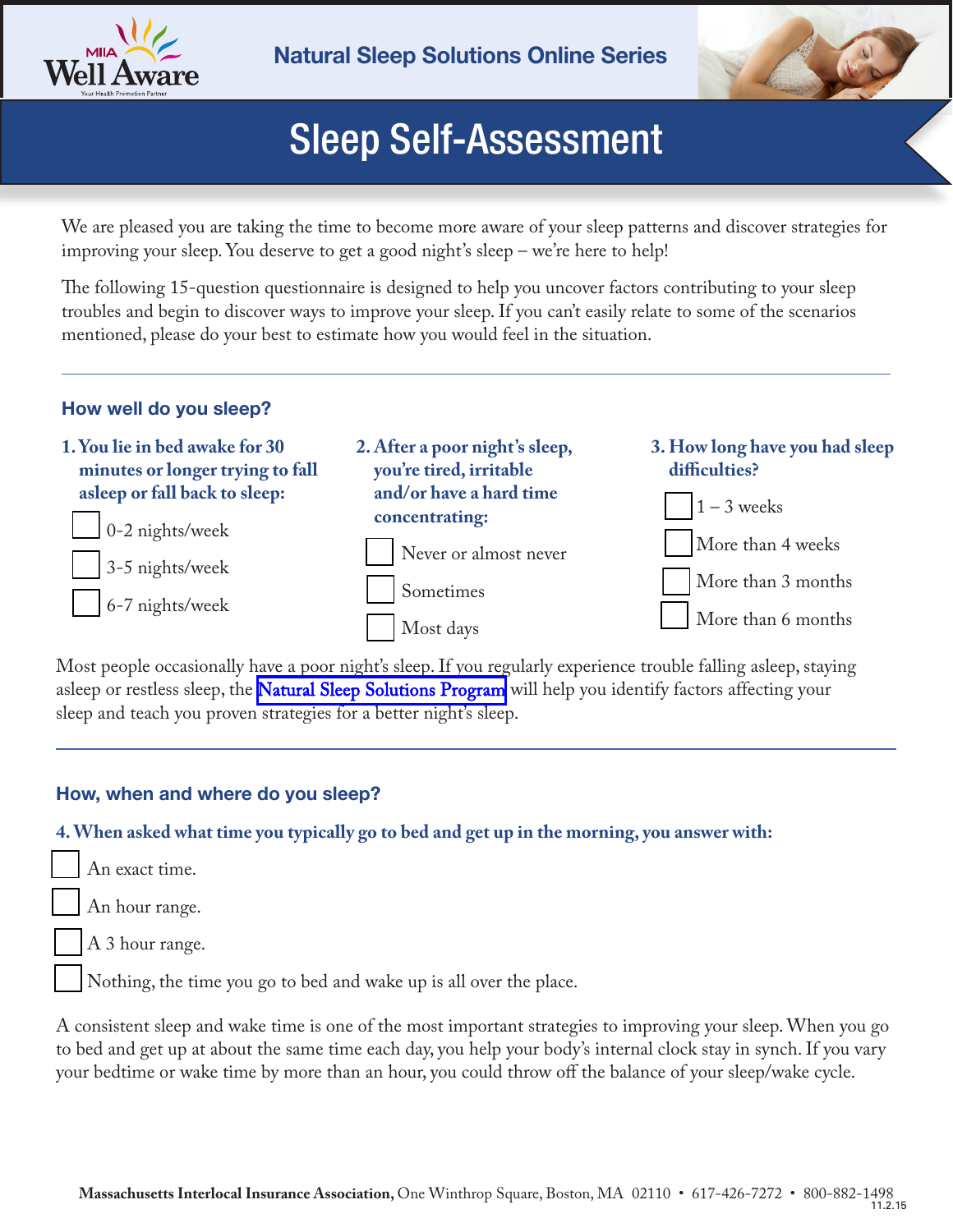## **5. After a poor night's sleep, you're likely to:**

Fall asleep on the couch that evening.

Go to bed earlier that night to try to catch up on sleep.

Stay up until close to your usual bedtime even though you're tired.

After a poor night's sleep, it's tempting to take a nap or go to bed earlier in hopes of catching up on sleep. In the short-term, these strategies may help make up for lost sleep. Unfortunately, in the long-term, these same behaviors can set the stage for poor sleep and create a vicious cycle of insomnia.

## **6. When you have trouble falling asleep or falling back to sleep, you:**

Anxiously look at the clock every ten minutes.

Toss and turn trying to get comfortable.

Get out of bed and relax for a bit before returning to bed.

When you have difficulty falling asleep or falling back to sleep, you should get out of bed and do something relaxing. Tossing and turning in bed or clock watching will just make it harder to fall asleep. In fact, research shows that the longer you remain in bed awake, the longer it will take you to fall asleep.

# **What's keeping you from sleeping well?**

#### **7. You think of exercise as:**

A great way to stay healthy. You can't go a day or so without it.

Something you wish you had more time for, but at least you fit it in a few a days a week.

A real chore. You exercise a couple of days a week at most.

Something that you dread and you rarely or never do.

You know exercise is good for your health. Perhaps what you don't know is that studies have shown that people who exercise regularly are less likely to suffer from insomnia and mood imbalances. The feel-good hormones your body releases while exercising will keep you feel calmer for the next several hours.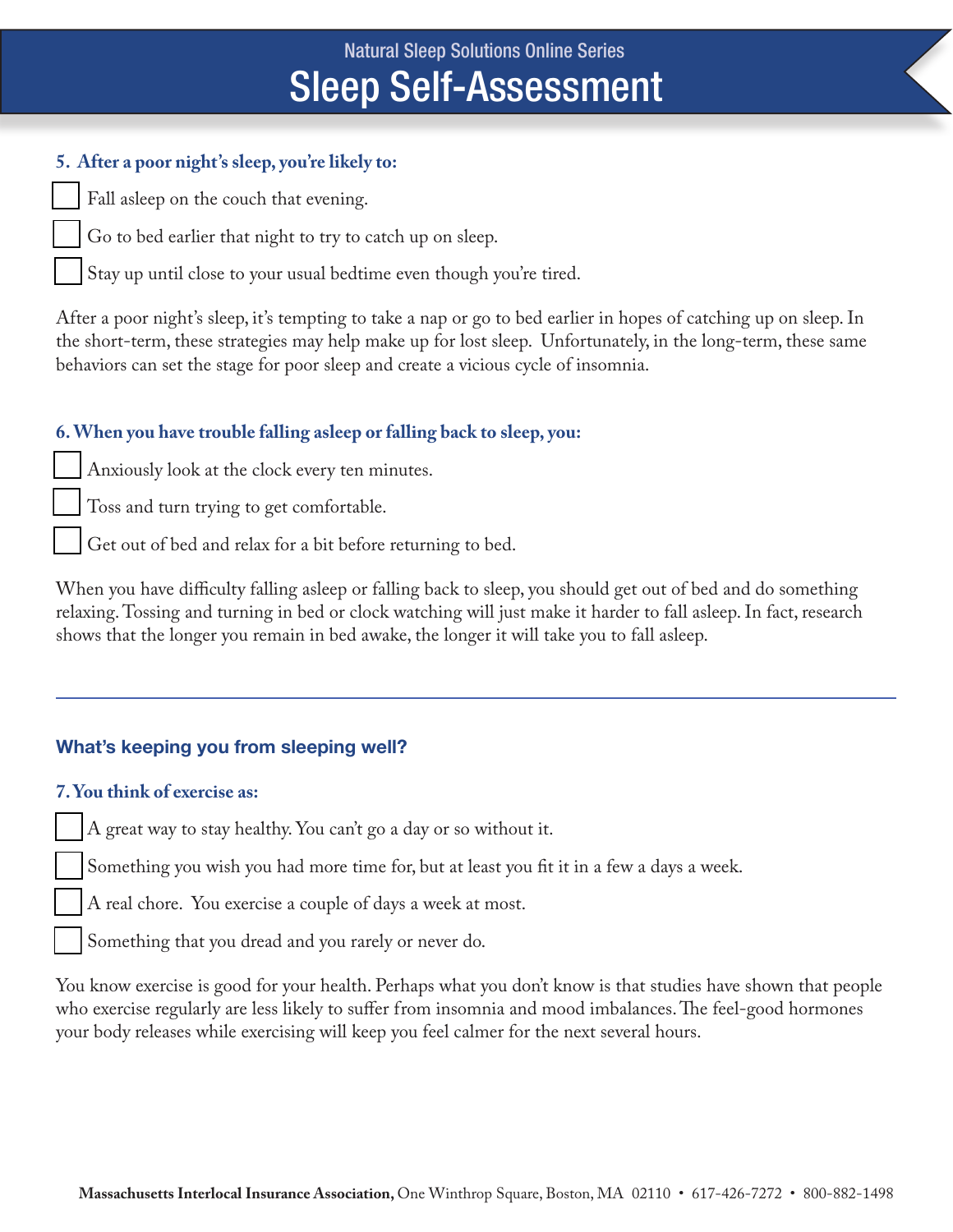#### **8. Caffeine is:**

Rarely or never part of your diet.

Something you have once or twice a day, just to give you an extra kick.

The sole reason you make it through your day.

One or two caffeinated beverages a day, at least 6 hours before bedtime, is unlikely to negatively affect your sleep. However, some people are very sensitive to caffeine and will experience its stimulating effects for up to 12 hours.

## **9. The hour before you go to bed, you typically:**

Chill out and unwind from your day.

Watch the news or an intense TV show.

Rush around trying to finish your to-do list.

While some people can be busy right up until bedtime and still fall asleep quickly, most of us need time to shift gears. Stimulating your mind or body close to bedtime can make it hard to fall asleep. The Natural Sleep Solutions Program offers stress-relieving breathing exercises and guided relaxation sessions to help you fall asleep faster and sleep more soundly through the night.

- **10. You deserve a break at night so you occasionally \_\_\_\_\_\_\_ within three hours of bedtime (check all that apply).**
- Drink alcohol

Smoke cigarettes

Exercise

None of these

While alcohol has a sedative effect making it easier to fall asleep, it can keep you from falling into a deep sleep. Nicotine in cigarettes stimulates the nervous system and makes it harder to fall asleep and stay asleep. Exercise is great – just not too close to bedtime for those who are sensitive to the stimulation and rise in body temperature. If you exercise within 3 hours of bedtime, an elevated body temperature may make it harder to fall asleep.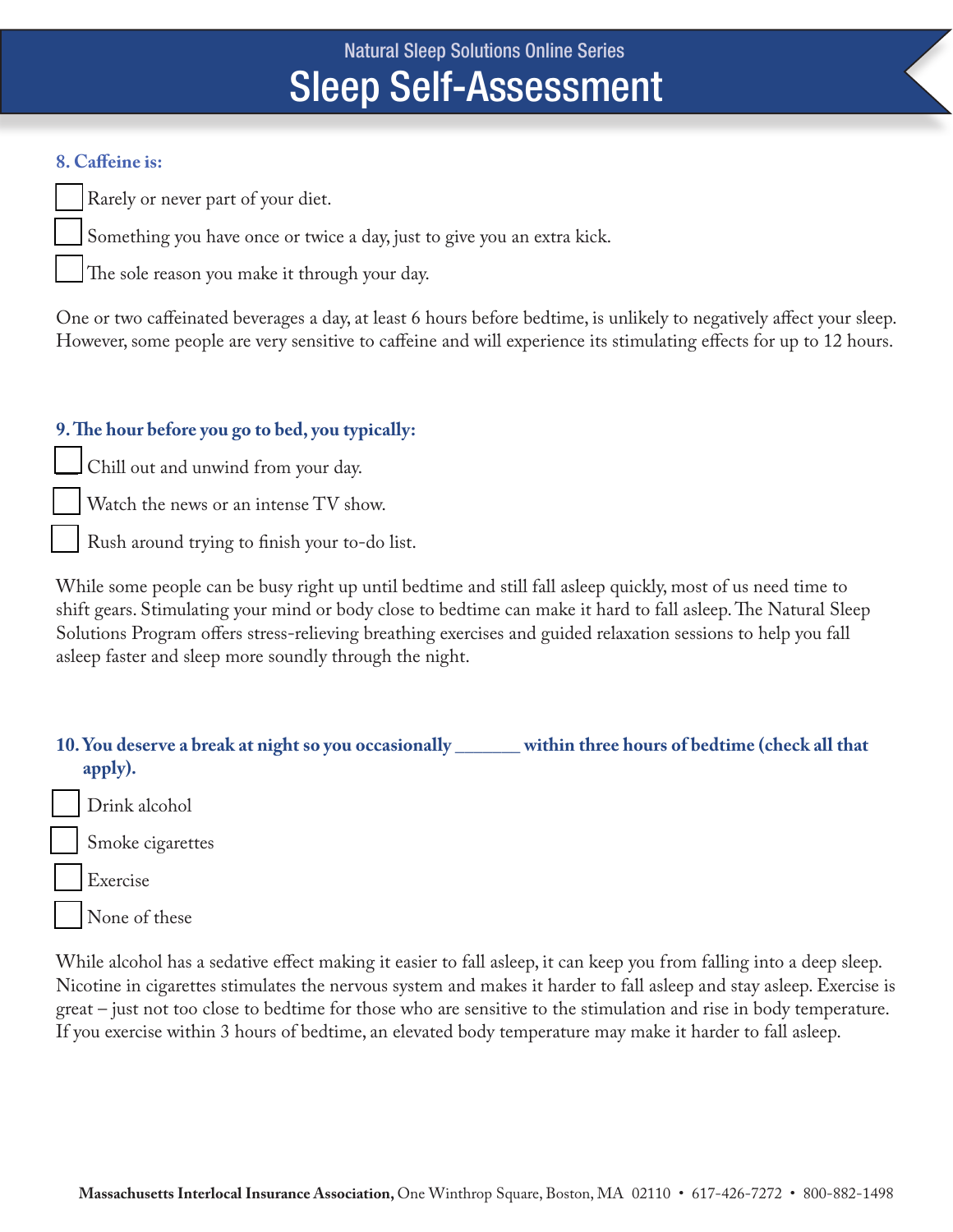#### **11. You take naps:**

So often there is a permanent indent in the shape of your body on the couch.

A few days a week, like when you fall asleep after dinner or in the middle watching TV.

Only on your days off. Napping is one of your favorite pastimes.

Never or rarely. Naps are for people with extra time on their hands.

Napping is not a substitute for a good night's sleep. In fact, it can cause sleep problems at night. If you nap for longer than 30 minutes and within six hours of bedtime, you will probably not sleep as well that night.

### **12. You are lying in bed trying to fall asleep. On most nights, your stomach:**

Is growling so loud your dog is scared. You're starving!

Is feeling good from the meal you had a few hours ago.

Is stuffed from all the food you ate within the last few hours.

Going to bed either hungry or too full can affect your sleep. Your last meal of the day should be at least 3 hours before bedtime. If you are hungry at bedtime, try a small amount of a complex-carbohydrate snack, such as lowfat yogurt, whole wheat toast or a piece of fruit.

## **13. Maybe you could get a good night's sleep if (check all that apply):**

Your bed partner would stop snoring or moving.

Your children or pets would leave you alone.

The outside noises, lights and movements would just go away.

None of these are an issue

It doesn't take a lot of light or noise to affect the quality of your sleep - the light from an alarm clock or the purr from a cat can be enough to keep you from getting deep, restful sleep. Do your best to create a relaxing bedroom environment that is quiet, dark and slightly cool.